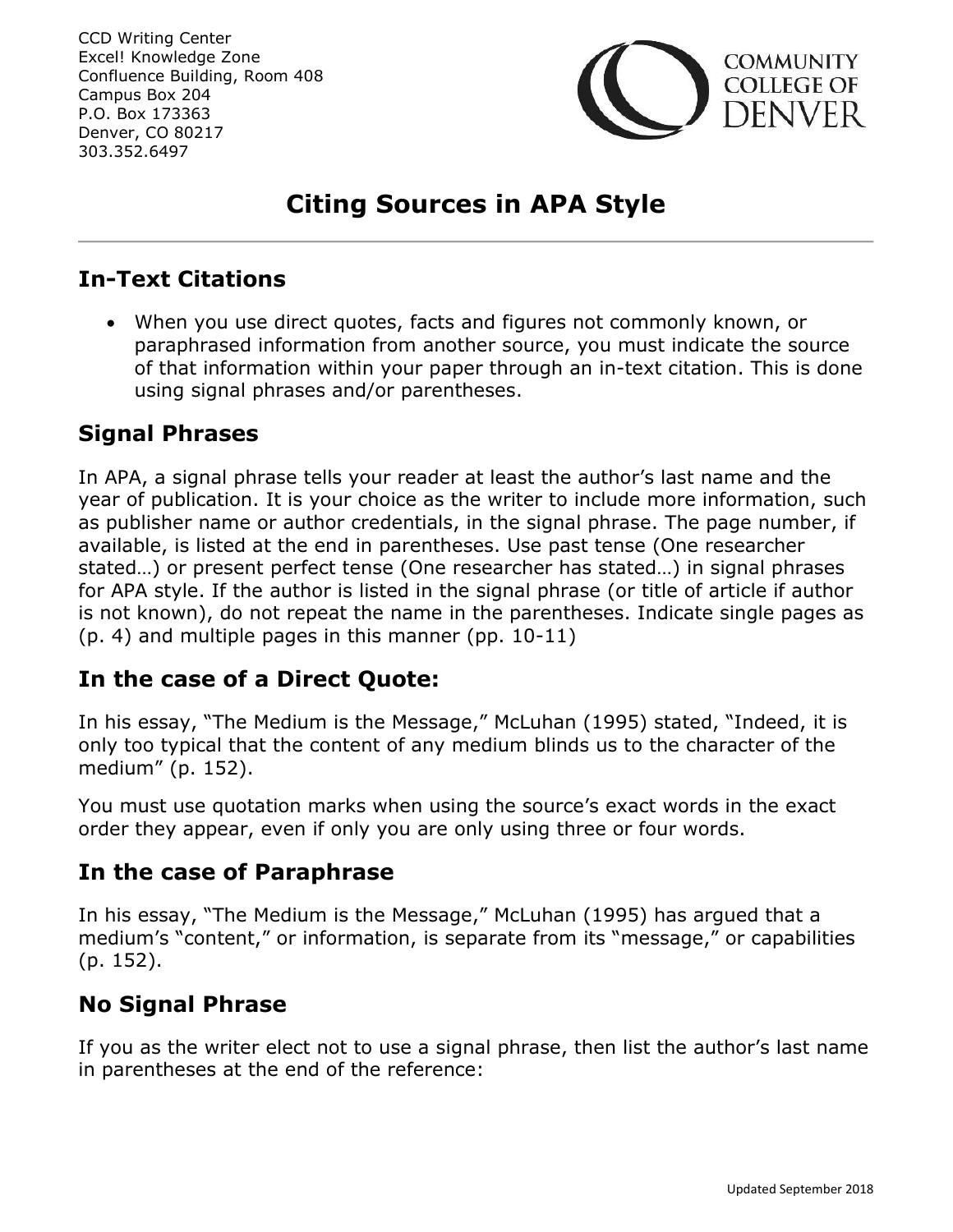CCD Writing Center Excel! Knowledge Zone **COMMUNITY** Confluence Building, Room 408 **COLLEGE OF** Campus Box 204 )ENVER P.O. Box 173363 Denver, CO 80217 303.352.6497 It has been said that "the content of any medium blinds us to the character of the medium" (McLuhan, 1995, p. 152).

If the Author is not known, list the title of the source only, the year of publication, and page number if available. Shorten titles if they are lengthy:

The ESRB does not actually play videogames during the rating process ("Frequently Asked Questions," 2005, p. 10).

## **Block Quotations**

If you use a quote that has more than 40 words, you must create a block quote. First, introduce the quote with a signal phrase in the form of a complete sentence followed by a colon. Next, begin the quote on a new line after the signal phrase at one-half inch, or 5 spaces (tab key), from the left margin. The entire quote will be indented this way and double-spaced. Finally, include the page number inside parentheses (and author's name/year if not already mentioned in the signal phrase) directly after the period at the end of the quote.

\*Notice: Do not use quotation marks around the block quote, as the block format

itself signals to readers that the material is EXACTLY as it appears in the original

source. In his essay, "The Medium is the Message," McLuhan (1995) described the

following effect of media on viewers:

Subliminal and docile acceptance of media impact has made them prisons

without walls for their human users. As A. J. Liebling remarked in his book

The Press, a man is not free if he cannot see where he is going, even if he

has a gun to help him get there. For each of the media is also a powerful

weapon with which to clobber other media and other groups. (p. 20)

## **In-Text Citation Guidelines**

**Unknown author**: Cite the article or essay title in quotes followed by year: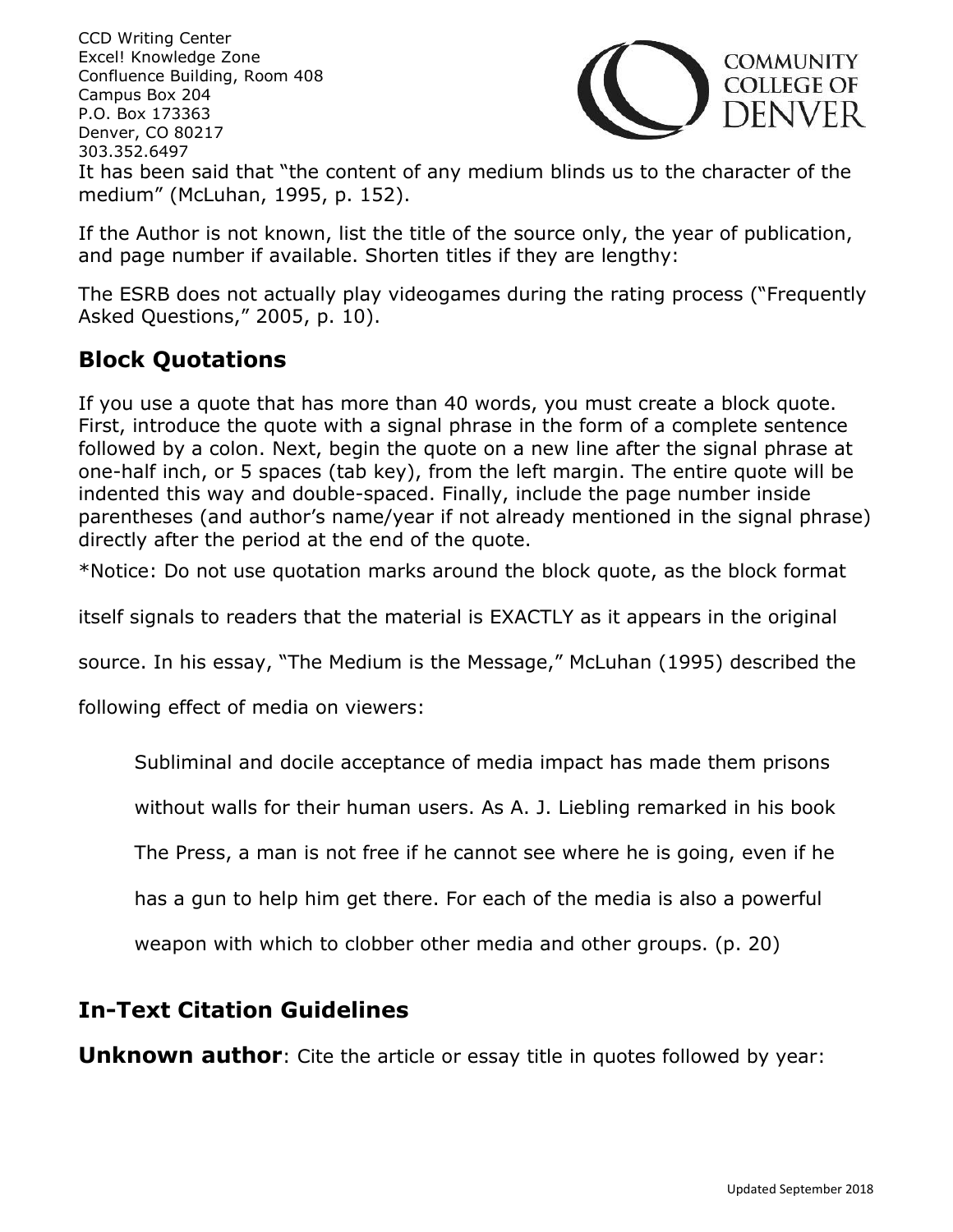CCD Writing Center Excel! Knowledge Zone Confluence Building, Room 408 Campus Box 204 P.O. Box 173363 Denver, CO 80217 303.352.6497 Signal Phrase: According to "Volunteers: A Social Profile," (2007)



"quote"/paraphrase (p.6).

Parentheses: "quote"/paraphrase ("Volunteers," 2007, p.6).

Note: You only use the first word or two of an article's title for parentheses.

**Two authors:** Always cite both authors' last names in either a signal phrase or parentheses:

Signal Phrase: Hamlin and Harris (2009) stated "quote"/paraphrase (p.56).

Parentheses: "quote"/paraphrase (Hamlin & Harris, 2009, p. 56).

**Three to five authors:** List each of their last names in a signal phrase or parentheses:

Signal Phrase: Carter, James and Sandoval (2010) stated "quote"/paraphrase (p. 56).

Parentheses: "quote" or paraphrase (Carter, James, & Sandoval, 2010, p. 56).

If you use this source again later in your paper, simply list the first name followed by et al.:

Carter et al. (2010) stated "quote"/paraphrase (p. 72).

"quote"/paraphrase (Carter et al., 2010, p. 72).

**Six or more authors:** Use et al. in the signal phrase or parentheses after the first author's last name:

Signal Phrase: Sandoval et al. (2010) stated "quote"/paraphrase (p. 56).

Parentheses: "quote"/paraphrase (Sandoval et al., 2010, p. 36).

**Page Numbers:** Place a page number, if available, at the end of any quoted or paraphrased passage.

**Single pages** as (p. #) and multiple pages as (pp. #-#)

**No Date:** use (n.d.) after author name or article name if author is unknown.

No Websites in parentheses for in-text citation purposes. No Web Links anywhere in the essay.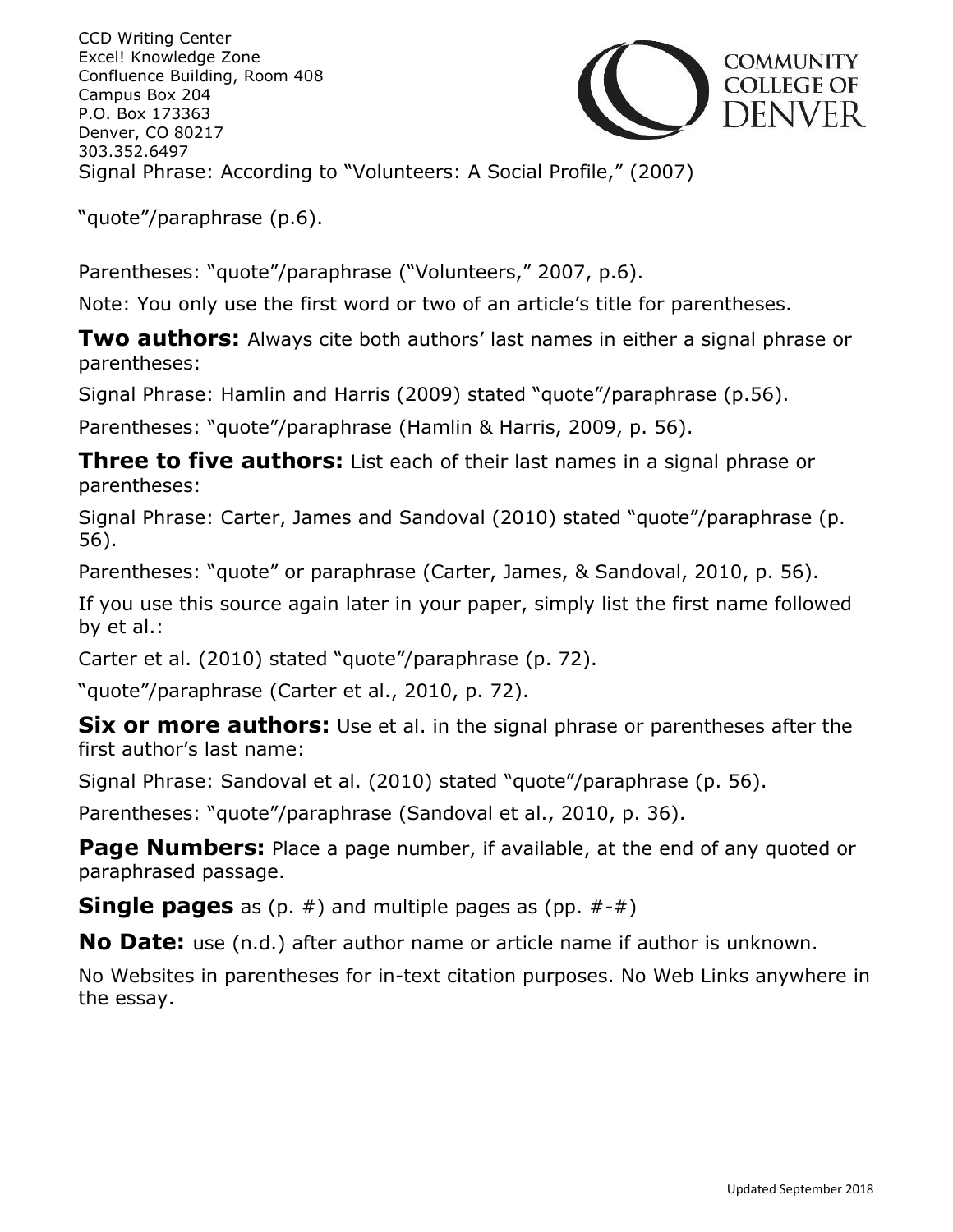

### **The References Page**

- The References list (like a Works Cited page) starts on a separate page at the end of your document. Use Times New Roman font in 12 pt. size, and doublespace the entries.
- Type References at the top of the page and center it. DO NOT use bold, italics, or underlining, and do not include extra spaces above or below.
- The running head and page number still appear at the top of the page.
- For each entry, insert a hanging indent for all information that appears below the first line of a source.
- List References in alphabetical order by author's last name or title of work if the author is unknown.
- For multiple authors: List all authors by last name, first and middle initials: Brown, M., & Brady, B. R. If there are two to seven authors, use a comma and an ampersand (&) instead of "and" before the last author. With eight or more authors, only list the first seven authors and place an ellipses (…) after the sixth author's name.
- Titles in the References list are formatted differently than they are within the paper itself.
- Articles/essays are usually neither italicized nor put in quotation marks; however, books and names of periodicals (magazines, journals and newspapers) are italicized. For titles of articles, essays, chapters, books and Web pages, capitalize only the first word of the title, the first word of the subtitle (which usually follows a colon [:]) and proper nouns. For titles of periodicals, capitalize the first word, last word and major words in between.
- Sample article title: No heaven in Harlem: Countee Cullen and his diasporic doubles
- Sample book title: Eleventh hour: A hard look at conservation and the future
- Sample periodical title: Case Reports in Medicine
- When citing from an online source, include the DOI (digital object identifier) if one is provided (usually on the first page of the article) instead of the URL. If using the URL, type the words "Retrieved from" before it.
- No Date Listed: use (n.d.)

## **Formats for Common Sources**

• The following are some of the most common types of sources used, but there are many other types of sources you can cite. For a thorough reference on APA citations, visit The Purdue Online Writing Lab at owl.english.purdue.edu and/or ask a tutor or lab assistant for the latest edition of A Writer's Reference.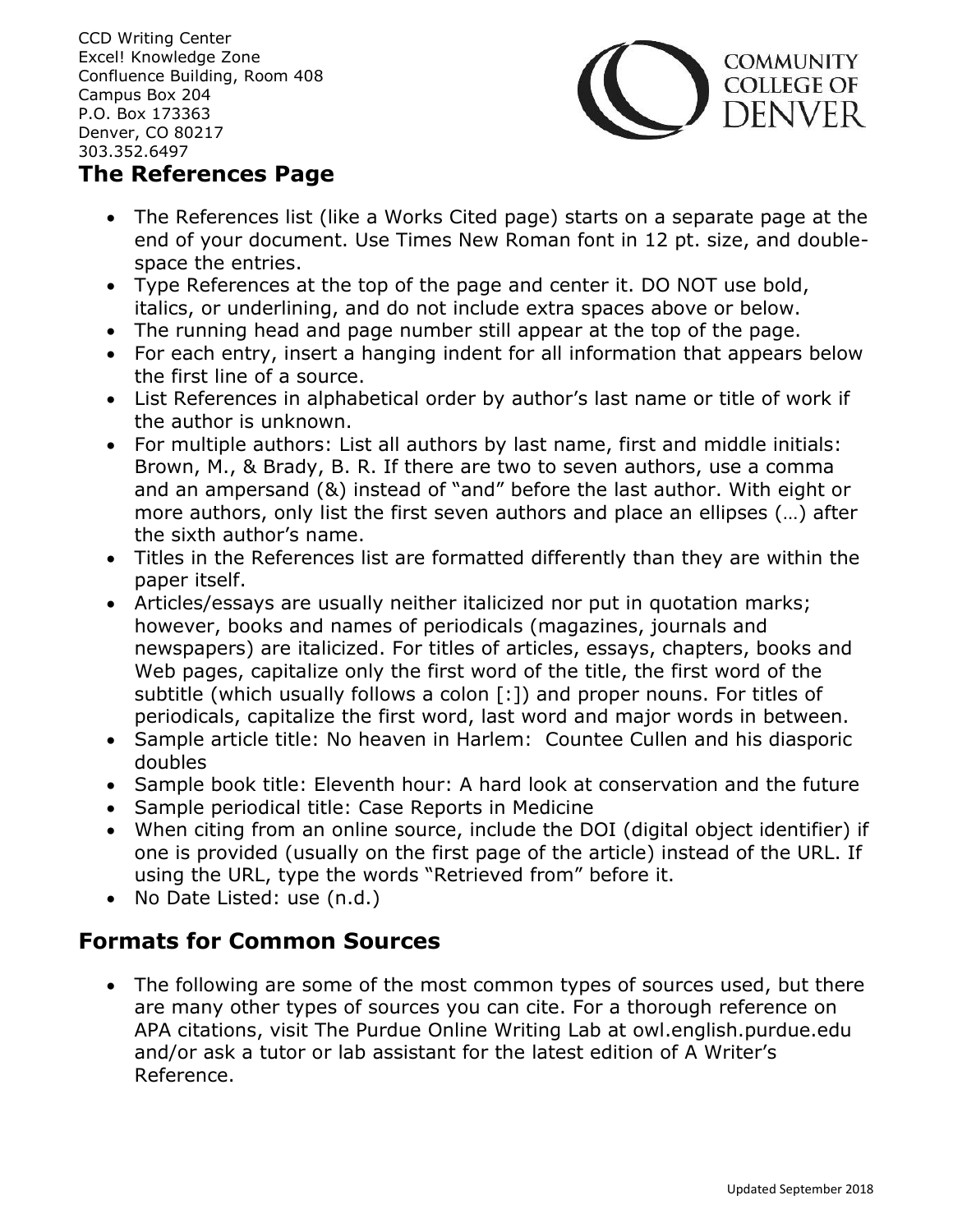

Author's Last Name, Author's First Initial(s). (Year of Publication). *Title of book.*

Place of publication: Name of publisher.

#### **For Example:**

Vonnegut, K. (2005). *Slaughterhouse-five.* New York, NY: Dial Press Trade Paperback.

## **E-Book**

Author's Last Name, Author's First Initial(s). (Year). *Title of book*. [include E-book

version: Kindle, Nook, Adobe, etc.]. doi: **OR** Retrieved from http://URL

### **For Example:**

Stoker, B. (1897). *Dracula* [Kindle DX version]. Retrieved from

https://www.amazon.com

## **E-Book from Web/Online Library/Database**

Author's Last Name, Author's First Initial(s). (Year). *Title of book*. doi: OR Retrieved

from http://URL

For Example:

De Huff, E. W. (n.d.). *Taytay's tales: Traditional Pueblo Indian tales*. Retrieved from

http://digital.library.upenn.edu/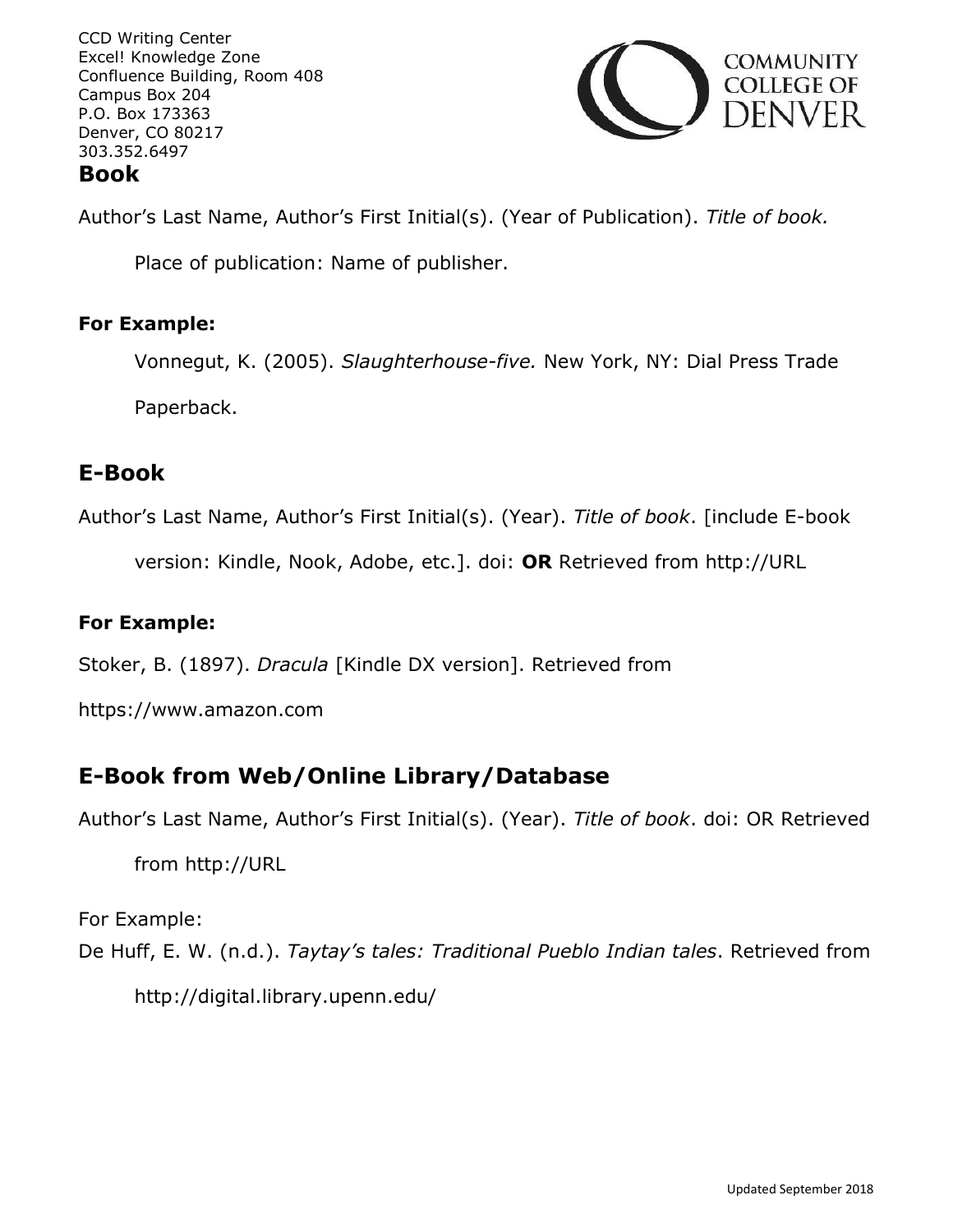

## **Article or Selection from an Anthology**

Author's Last Name, Author's First Initial(s). (Year). Article title. In Editor First

Initial(s). Editor last name (Ed.), *Anthology title* (pp. page range). Place of

Publication: Publisher.

#### **For Example:**

Vonnegut, K. (2003). Fates worse than death. In N. Baym (Ed.), *The Norton* 

*anthology of American literature* (pp. 2183-2189). New York, NY: W.W Norton

& Company.

## **Article or Short Work from a Website**

Author's Last Name, Author's Initial(s). (Year, Month Day). *Article title*. Retrieved

from name of website: http://URL

#### **For Example:**

Whitbrook, J., & Lussier, G. (2016, December). *All the Star Wars cameos and* 

*connections you may have missed in Rogue One*. Retrieved from io9 website:

http://www.io9.gizmodo.com/all-the-major-star-wars-cameos-and-

connections-you-may-179019514

## **Article from an Online Journal or a Database**

Author's Last Name, Author's First Initial(s). (Year). Article title. *Journal Title*,

*volume number* (issue number), page range. doi: number **OR** Retrieved from http://URL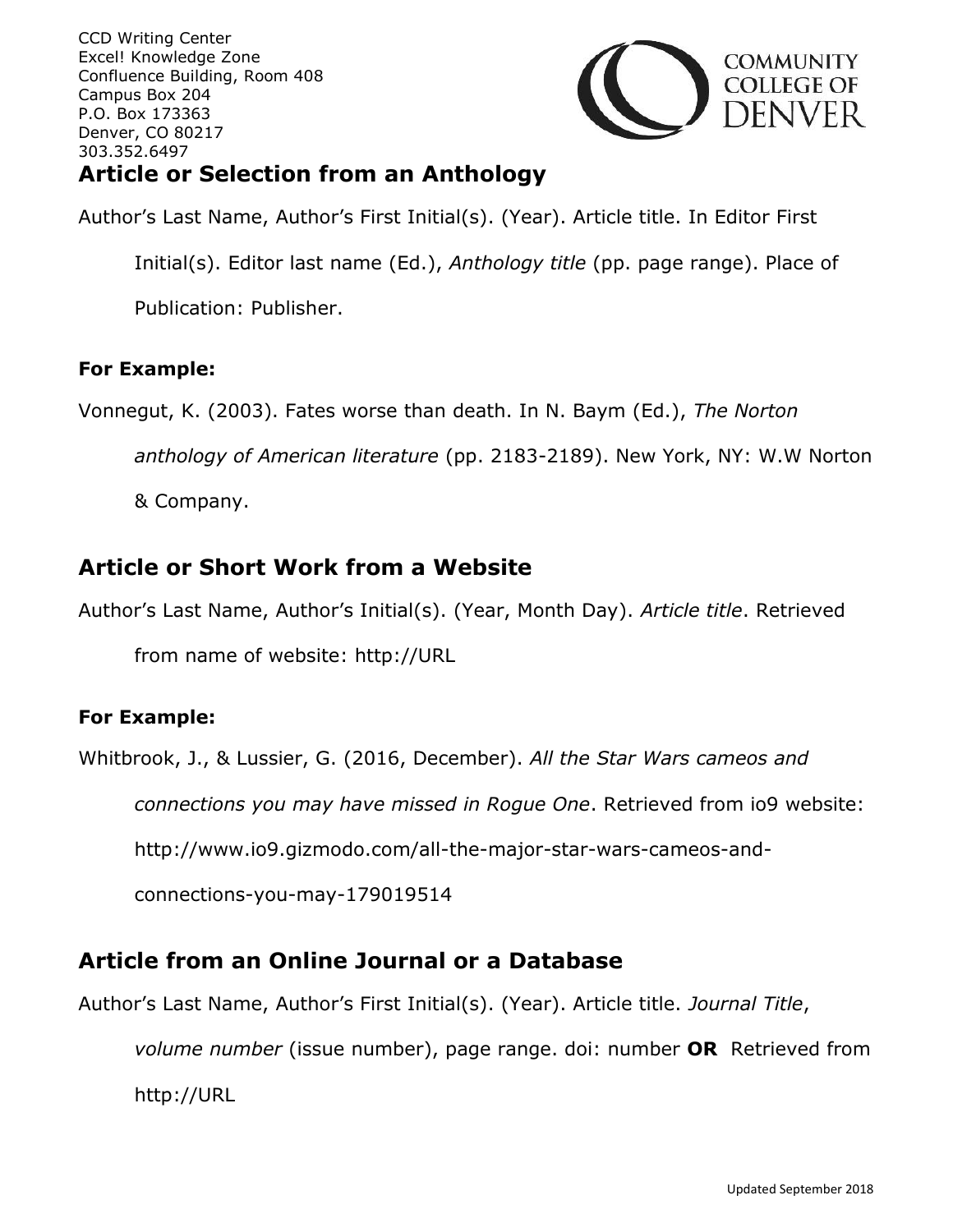

Online Journal Article Without DOI Number:

Bryson, D. (2014). The rise of a New Senegalese cultural philosophy? *African* 

*Studies Quarterly*, *14*(2), 33-56. Retrieved from http://www.asq.africa.ufl.edu

Online Journal Article With DOI Number:

Coles, K. A. (2015). The matter of belief in John Donne's Holy Sonnets. *Renaissance*

Q*uarterly, 68*(3), 899-931. doi:10.1086/683855

### **Article from an Online Newspaper or Magazine**

Author's Last Name, Author's First Initial(s). (Year, Month Day). Title of article.

*Name of Periodical.* Retrieved from http://URL

#### **For Example:**

Safire, W. (2008, June 8). Irregular warfare. *The New York Times Magazine*.

Retrieved from www.nytimes.com/2008/06/08/magazine/08wwin-safire-

t.html

## **Article/Report from Government Website**

Government Department, Agency (or Agencies). (Year, Month Day). *Article title*.

Retrieved from http://url

#### **For Example:**

U.S. Census Bureau, Bureau of Economic Analysis. (2012, December). *U.S.* 

*international trade in goods and services, October 2012* (Report No. CB12-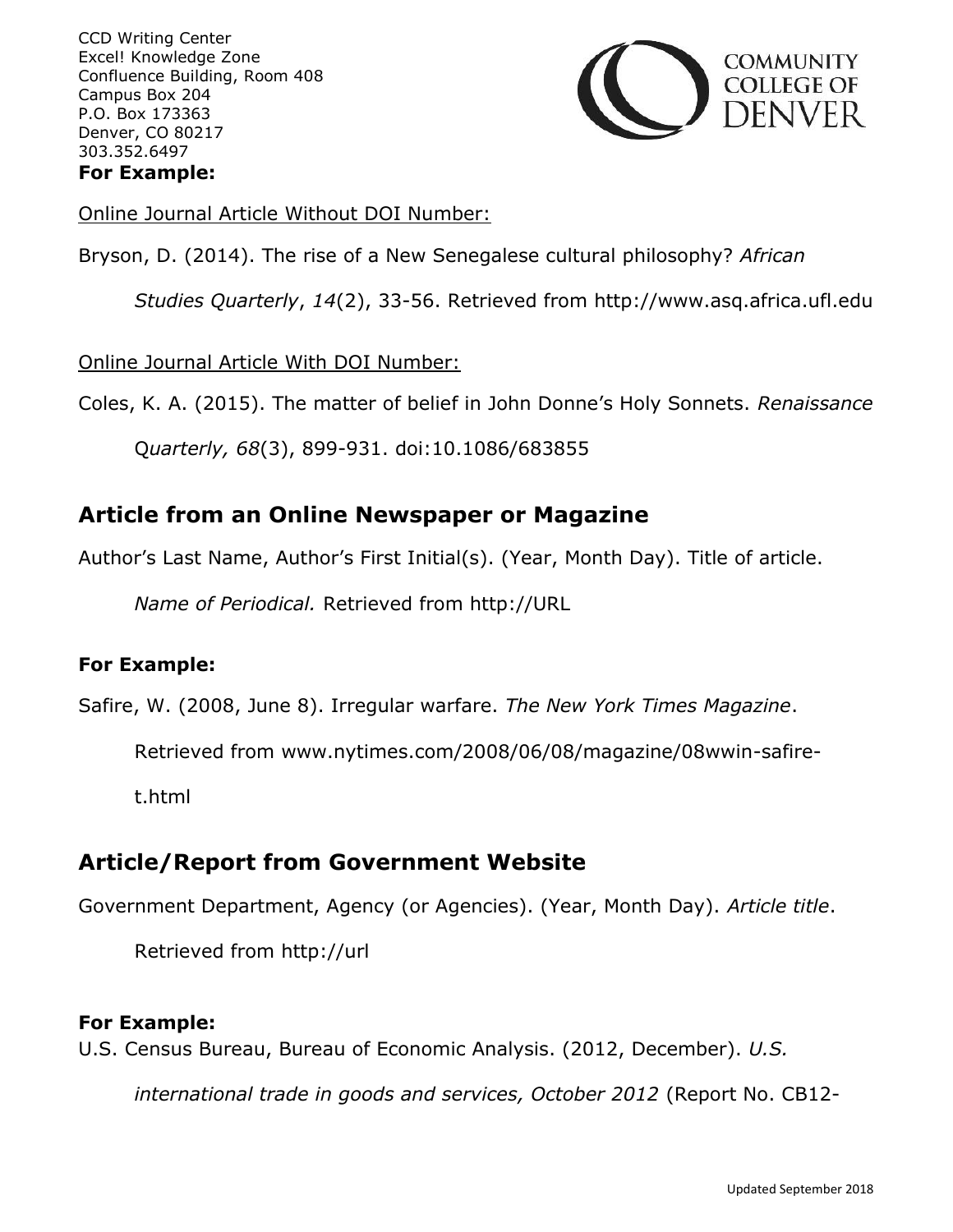CCD Writing Center Excel! Knowledge Zone Confluence Building, Room 408 Campus Box 204 P.O. Box 173363 Denver, CO 80217 303.352.6497 232, BEA12-55, FT-900 [12-10]). Retrieved from



http://www.Census.gov/foreign-trade/Press-Release

## **Video or Audio from the Web**

Poster's Real Last Name, Poster's First Initial(s). [Screen name of poster exactly as

it appears]. (Year, Month Day). *Video/Audio title* [Video/Audio file]. Retrieved

from http://URL

#### **For Example:**

Apsolon, M. [markapsolon]. (2011, September 9). *Real ghost girl caught on Video* 

*Tape 14* [Video file]. Retrieved from

http://www.youtube.com/watch?v=6nyGCbxD848

**\*Citation examples include posted examples from OWL Purdue website (2018),** *A Writer's Reference* **(8th ed.), and APAStyle website (2018).** 

#### **Please see the next page for a sample references page.**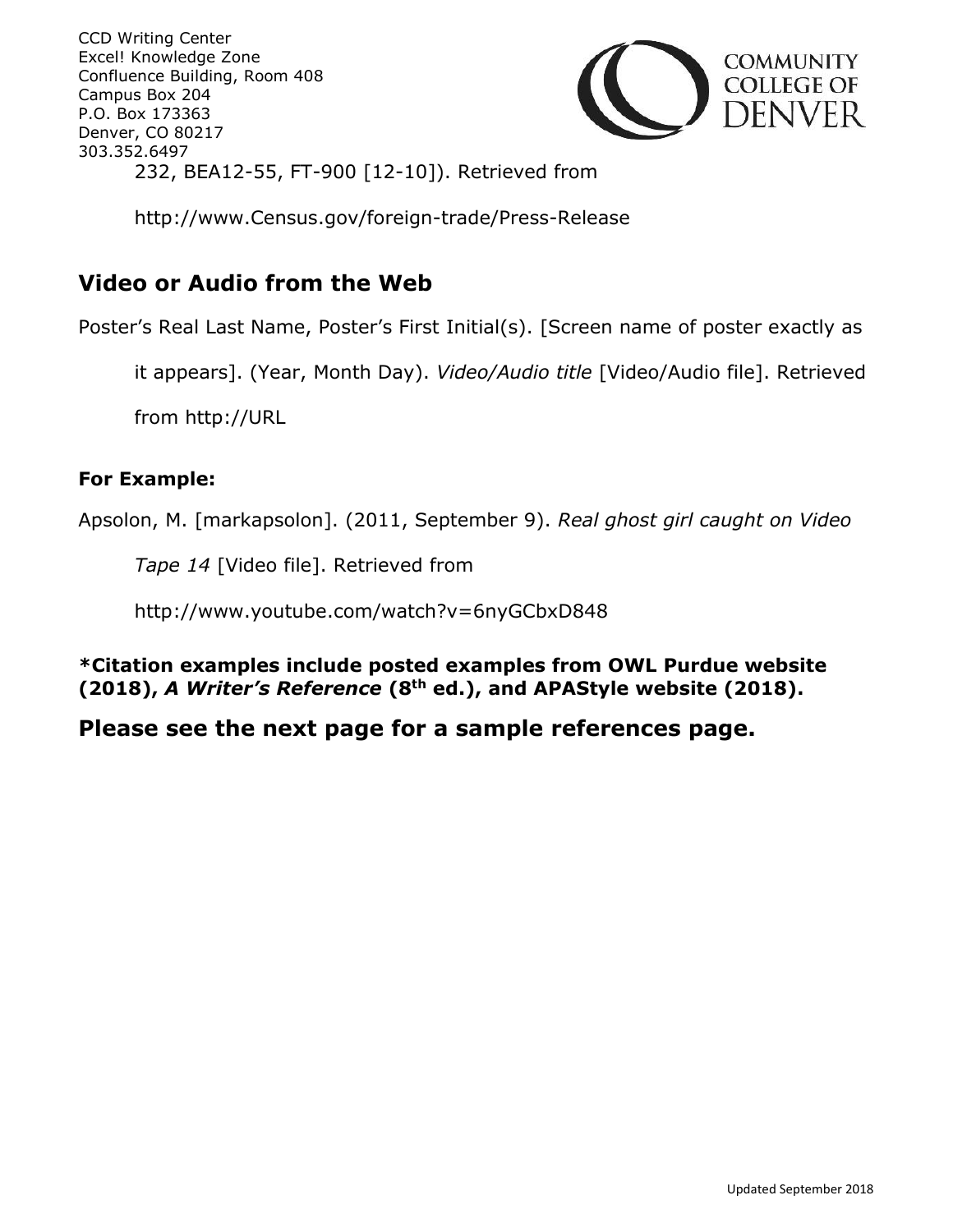

#### References

Coles, K. A. (2015). The matter of belief in John Donne's Holy Sonnets.

*Renaissance* Q*uarterly, 68*(3), 899-931. doi:10.1086/683855

Jackson, S. (1996). The lovely house. In J. C. Oates (ed.), *American* 

*Gothic Tales* (pp. 204-225). New York, NY: Plume.

Marlow, E. (Summer 2016). Studying grammar in the technological age. *ReadingImprovement*, *53*(2), 72-74. Retrieved from http://0 web.a.ebscohost.com.skyline ucdenver.edu/

- Okrent, A. (November/December 2016). The language detectives. *Mental Floss*, *15*(6), 30-31.
- Safire, W. (2008, June 8). Irregular warfare. *The New York Times*. Retrieved from www.nytimes.com/2008/06/08/magazine/08wwinsafire-t.html
- U.S. Census Bureau, Bureau of Economic Analysis. (2012, December). *U.S. international trade in goods and services, October 2012* (Report No. CB12-232, BEA12-55, FT-900 [12-10]). Retrieved from http://www.census.gov/foreign-trade/Press-Release/2012pr/10/